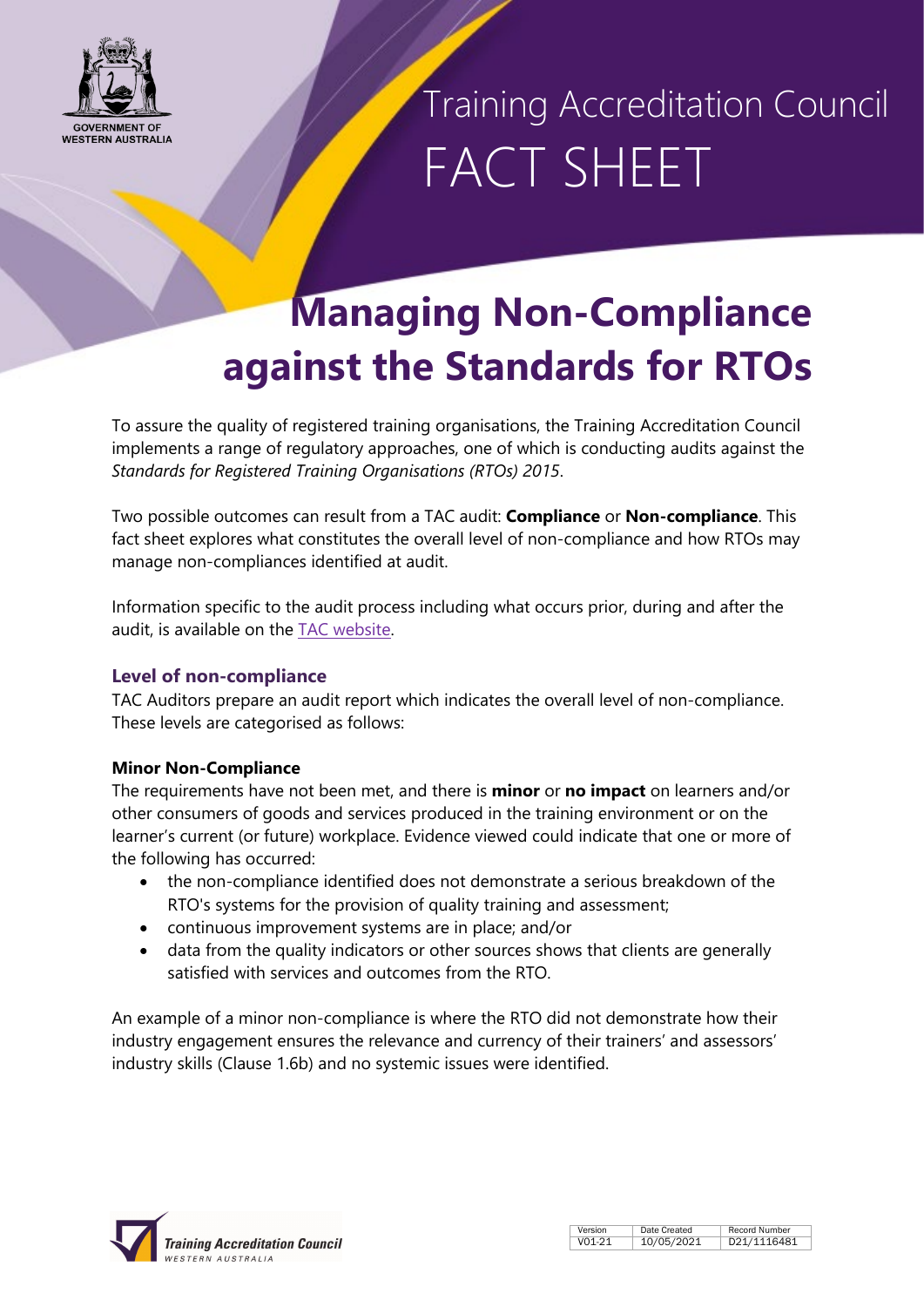#### **Significant Non-Compliance**

The requirements have not been met, and there are indications of **significant adverse impact** on learners and/or other consumers of goods and services produced in the training environment or the learners' current (or future) workplace. Evidence viewed could indicate that one or more of the following has occurred:

- training and assessment systems are not sufficiently focused on quality training and assessment outcomes and meeting individual learners' needs in some areas of the RTO's operations;
- systems to continuously improve the RTO's operations are inadequate;
- data from the quality indicators or other sources shows that a range of clients have expressed dissatisfaction with services and outcomes from the RTO; and/or
- previously identified minor non-compliance has not been rectified or evidence of improvement within the applicable period has not been provided.

An RTO's non-compliance reported against assessment (Clause 1.8) is considered significant as the impact on learners and the industry would be concerning and rectification requirements will cause great inconvenience to all parties. A common significant noncompliance is where assessments for a training product do not meet all requirements of the training package.

#### **Critical Non-Compliance**

The requirements have not been met, and there are **critical adverse impacts** on learners and/or other consumers of goods and services produced in the training environment or the learners' current (or future) workplace. Evidence viewed could indicate that one or more of the following has occurred:

- training and assessment systems are not achieving quality training and assessment outcomes and are not meeting individual learners' needs;
- there is a breakdown in, or absence of, effective management systems;
- there is no systematic approach to continuous improvement; and/or
- data from quality indicators or other sources shows that there is widespread or persistent dissatisfaction with services and outcomes.

An RTO's non-compliance reported against the requirements of trainer/assessor competence (Clauses 1.13 and/or 1.14) may be considered critical as the RTO may have inappropriately qualified trainers and assessors. The impact on learners and the industry would be concerning and the rectification required could cause great inconvenience to all parties.

#### **Critical Non-Compliance (risk of injury or death)**

In extreme (and rare) situations, evidence from audit may indicate **risk of injury or death** to people in the training environment or the learners' current (or future) workplace. In such instances, the level of risk and potential impact warrants immediate rectification. Evidence viewed could indicate that one or more of the following has occurred:

- training and assessment systems are not achieving quality training and assessment outcomes and are not meeting individual learners' needs;
- there is a breakdown in, or absence of, effective management systems;
- there is no systematic approach to continuous improvement;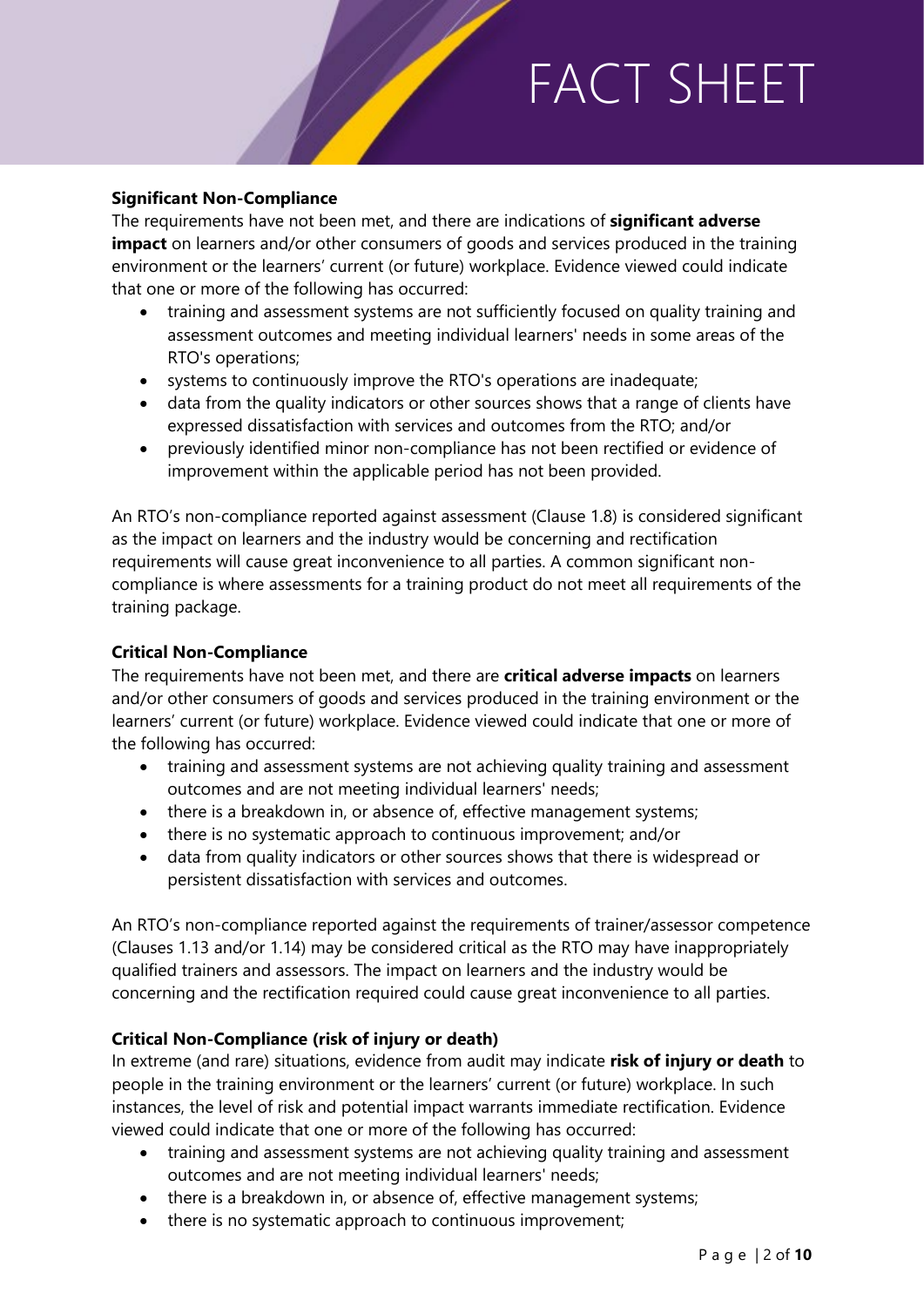- data from quality indicators or other sources shows that there is widespread or persistent dissatisfaction with services and outcomes; and/or
- there is a risk of injury or death to people in the training environment or the current (or future) workplace.

An example would be where an RTO providing training which leads to High-Risk Work Licence outcomes and the resources being used are evidently unsafe and a danger to the operator, learner and RTO representatives (Clause 1.3d, 1.4). In this case it is likely the Council would direct the RTO to immediately stop delivery and report the potential danger to the relevant authority such as WorkSafe.

#### **How does the auditor determine the overall level of non-compliance?**

Many factors will influence an Auditor's judgement on assigning an overall level of noncompliance. Auditors will consider the scale and scope of the RTO and whether issues identified are systemic or one-off, easily rectified or involve considerable effort to rectify. Most importantly, in line with the overall level of non-compliance definitions, Auditors will consider the impact of non-compliance on learners, the industry, and workplaces.

#### **What to do when a non-compliance has been identified.**

At the conclusion of every audit, the Auditor will write a formal report that forms a detailed record of the audit findings, including any non-compliance which may have been identified and the overall level of non-compliance. Any reported non-compliance will be noted and details of the evidence and audit findings will be documented. RTOs will need to consider the findings in developing their own plans for the corrective actions to be taken in response.

On reading the audit report, RTOs may at times consider that the audit findings contained in the report are not an accurate reflection of what was presented to the Auditor or observed by the Auditor. In the first instance, RTOs are encouraged to seek clarification from the Auditor regarding the audit findings. At times this clarification can remove any confusion or misunderstandings. If the clarification does not provide resolution, the RTO is able to follow TAC's [disputes or appeals](https://tac.wa.gov.au/registration/audits/afteraudit/Pages/disputesappeals.aspx) process.

#### **So, what does all this mean for my RTO?**

 $\overline{a}$ 

If an RTO is non-compliant at an audit with **significant** or **critical** levels of non-compliance, the applicant/RTO is provided with 20 working days<sup>[1](#page-2-0)</sup> to provide any supporting evidence for review. The 20-day rectification period commences from the day the RTO receives the audit report from TAC.

Also at this point in the process, TAC advises the RTO that it proposes [to reject \(for](https://tac.wa.gov.au/registration/audits/afteraudit/Pages/reporting.aspx)  [applications\) or, proposes](https://tac.wa.gov.au/registration/audits/afteraudit/Pages/reporting.aspx) to sanction the RTO. RTOs are invited to provide a response to the proposal to reject or sanction within the 20-day rectification period.

<span id="page-2-0"></span><sup>&</sup>lt;sup>1</sup> In rare cases where critical non-compliance with a risk of injury or death is reported, a reduced rectification period may be considered.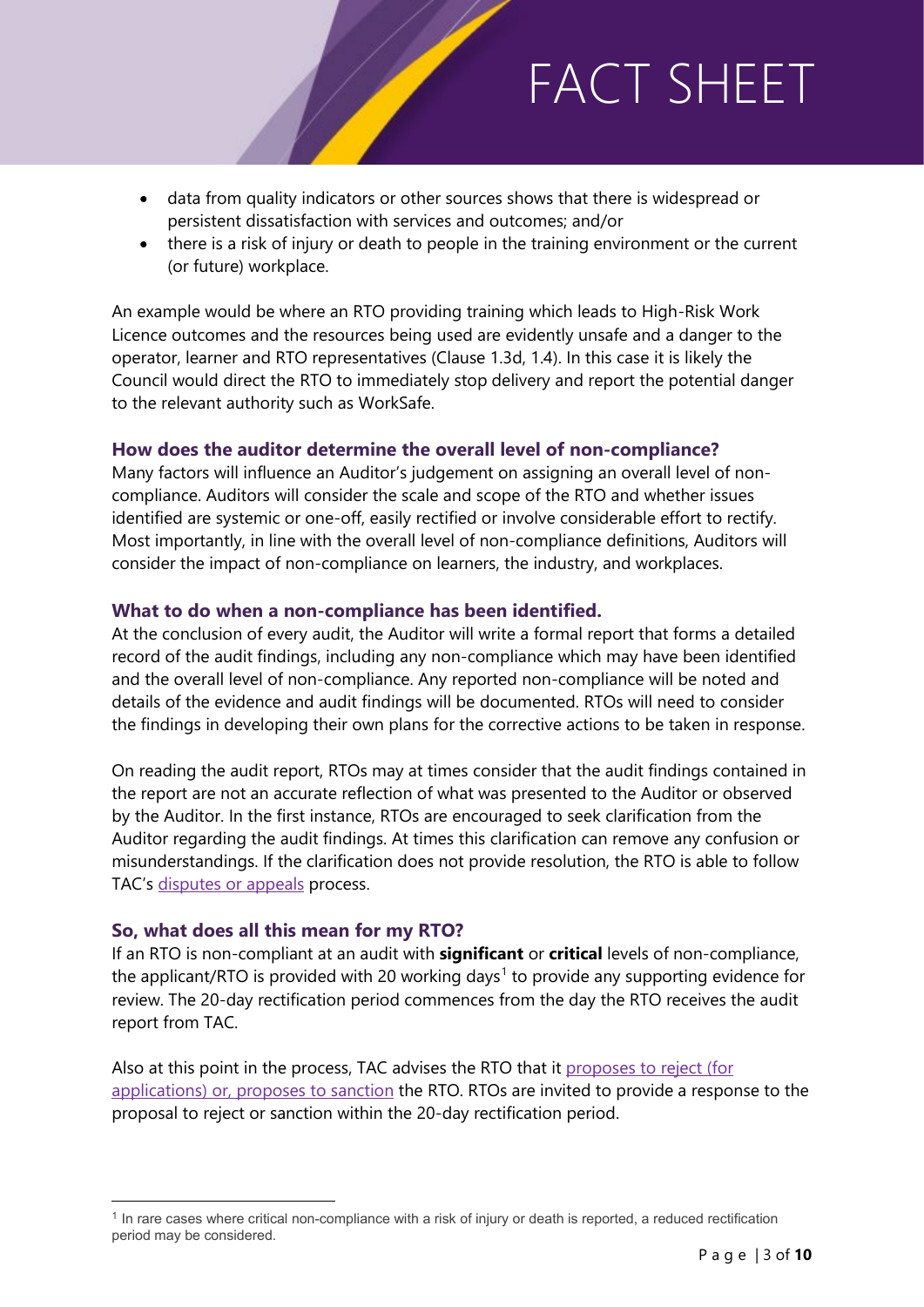If an RTO is non-compliant at an audit with **minor** non-compliance the applicant/RTO is provided with [2](#page-3-0)0 working days<sup>2</sup> to provide any supporting evidence for review and TAC will provide the RTO with an opportunity to address non-compliances [without the proposal to](https://tac.wa.gov.au/registration/audits/afteraudit/Pages/reporting.aspx)  [reject or sanction.](https://tac.wa.gov.au/registration/audits/afteraudit/Pages/reporting.aspx)

#### **What do I need to do to address an identified non-compliance?**

Many non-compliances can be easily rectified, however there will be those that require significant effort and resources to address. It is important that RTOs review the underlying cause of the issues identified so that all implications are considered. For example a noncompliance that relates to marketing materials that do not correctly identify the code and title of the training product, as published on [training.gov.au](http://www.training.gov.au/) (Clause 4.1h) might seem a simple edit to the RTO's marketing materials (website, flyers, student handbooks), however it could also mean:

- recall of all published marketing materials to remove them from circulation;
- direction to all those concerned to revise the materials accordingly;
- revision of policies and procedures related to production and approval of marketing and promotion materials to ensure no repeat of the issue; and
- provision of staff development for those responsible for marketing and promotion.

This example highlights that in order to address what might be considered a simple editorial error could have significant impact on the operations and resources of the RTO.

In all cases where non-compliance is identified it is incumbent on the RTO to determine if the:

- 1. non-compliance is potentially systemic affecting the RTO's complete scope of registration and not just those training products sampled for review at audit;
- 2. non-compliance is because of poor implementation of the RTO's own policies or procedures;
- 3. RTO's own policies and procedures contribute to the non-compliant practice; and
- 4. RTO's own quality assurance and continuous improvement practices are sufficiently rigorous to identify non-compliant practice and to ensure continued compliance.

To assist RTOs understand their compliance obligations, TAC has developed a comprehensive suite of [Fact Sheets,](https://tac.wa.gov.au/StandardsRTOs2015/Pages/Fact%20Sheets/Fact-sheets.aspx) [professional development opportunities](https://tac.wa.gov.au/about-us/Pages/Education-Program.aspx) including workshops and webinars and a [Users' Guide to the Standards.](https://tac.wa.gov.au/StandardsRTOs2015/Pages/Users%e2%80%99-Guide-.aspx)

#### **How should rectification evidence be presented to the Auditor?**

 $\overline{a}$ 

On receipt of the main audit report, in most instances an RTO will have 20 working days to provide rectification evidence to the Auditor. The review of an RTO's rectification evidence is a desktop audit process.

As the Auditor will not be visiting the RTO's location again, the onus is on the RTO to provide clear and readily interpreted evidence to demonstrate compliance. Evidence provided in

<span id="page-3-0"></span><sup>&</sup>lt;sup>2</sup> In rare cases where critical non-compliance with a risk of injury or death is reported, a reduced rectification period may be considered.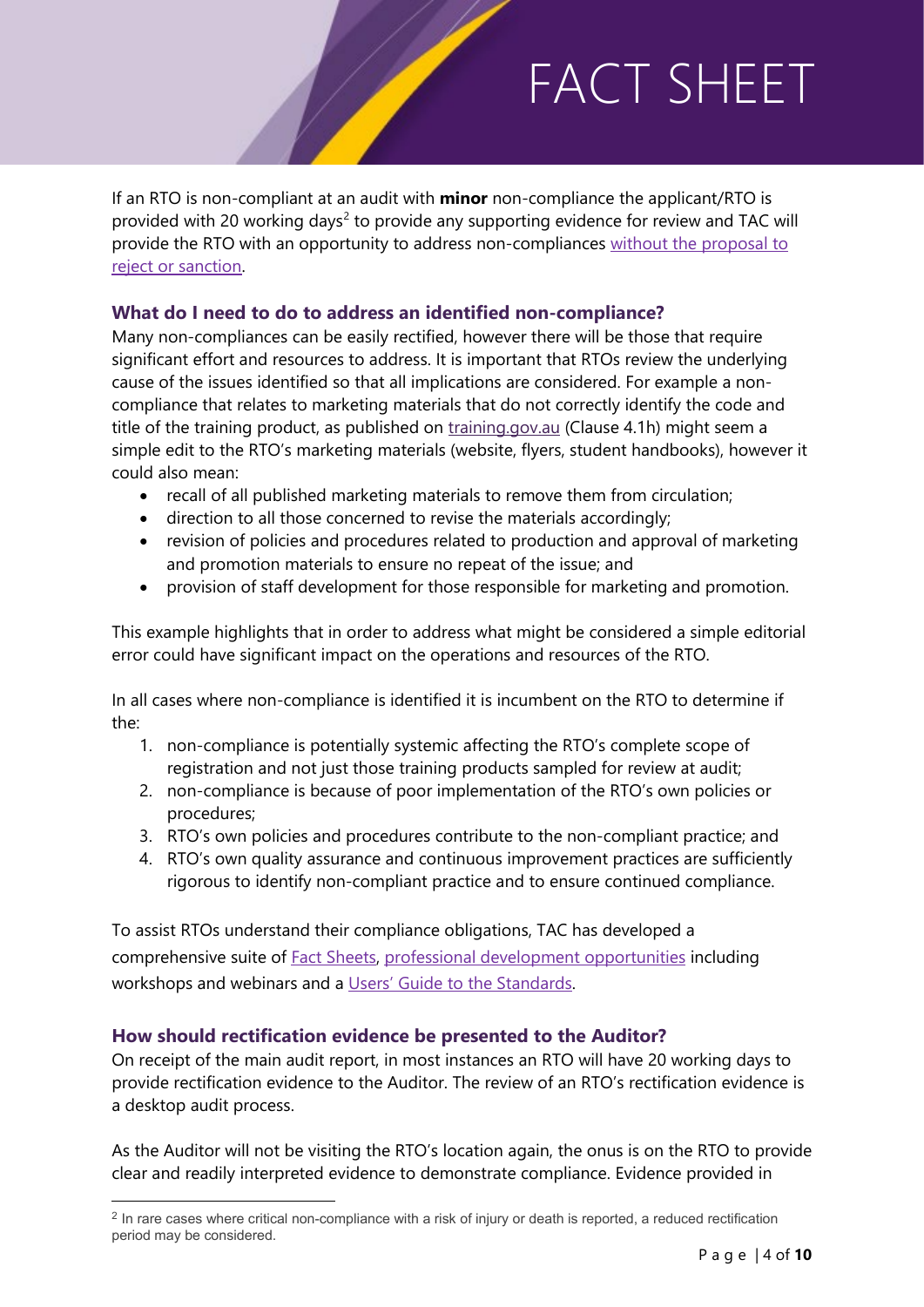support of compliance should be organised and clearly referenced to the Standards/Clauses to which the audit findings relate.

When evidence is not presented in an organised manner, the risk is that this may lead to non-compliance being reported because the Auditor may not be able to easily draw links between the evidence to the relevant Clause.

Well-presented, relevant and accurate evidence will assist Auditors to review evidence in a timely and efficient manner. When providing evidence, RTOs are strongly encouraged to:

- create a summary document that correlates the evidence to the Standard and Clause for which it should be considered. In some instances, one piece of rectification evidence may address non-compliances recorded against more than one Standard and/or Clause;
- nominate what page or paragraph contains the relevant evidence if the documentary evidence also contains other possibly non-related content e.g. if the evidence is in a revision of a Student Handbook;
- state what the RTO did to address the non-compliance and why the RTO believes the rectification evidence provided addresses the identified non-compliance; and
- where the non-compliance relates to a systemic issue, provide a plan for the RTO's roll-out of the proposed rectification processes for consideration by TAC.

#### **Below are three examples of how non-compliant findings have been addressed.**

#### **CASE STUDY 1**

#### NON-COMPLIANCE – COMPLAINTS POLICY

RTO 1 was subject to a renewal of registration audit. It was found to be non-compliant (minor) against the requirements of Standard 6, Clauses 6.1 a, b, and c.

The Auditor found the RTO's complaints policy did not demonstrate how it would respond to allegations involving the conduct of:

- a) the RTO, its trainers*,* assessors, or other staff;
- b) a third-party providing services on the RTO's behalf, its trainers, assessors, or other staff; or
- c) a learner of the RTO.

At the time of audit, the RTO provided evidence in the form of:

- Documented grievance policy
- Third party agreement with XYZ Enterprises
- Student Handbook
- Reference to the RTO website

The Auditor reported that while the RTO had a "grievance" policy, this policy did not have sufficient detail for it to apply to complaints about the conduct of its trainers, assessors, other staff, or learners; nor did it make mention of a third-party providing services on behalf of the RTO. This "grievance" policy was replicated in the Student Handbook and on the RTO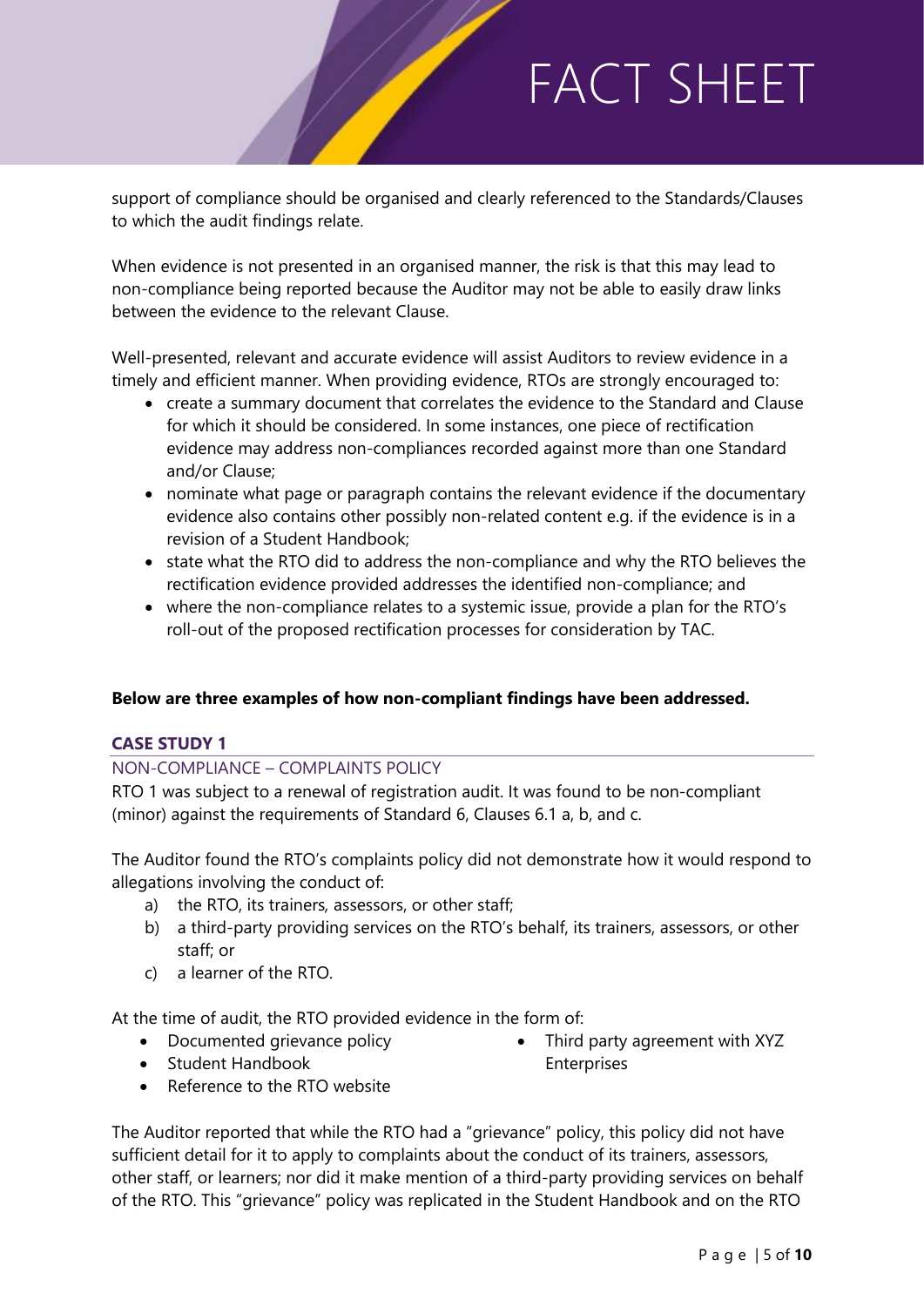website. The RTO had not revisited its grievance policy since the introduction of the Standards for RTOs.

It was also noted that a documented third-party agreement was in place between the RTO and XYZ Enterprises, however it was found this agreement was silent on the management of complaints.

TAC provided the RTO with the opportunity to rectify the identified non-compliance within 20 days, directing the RTO through the audit report to provide evidence it had:

- revised its complaints policy to reflect the requirements of Clause 6.1a, b, and c;
- revised all documentation (including the RTO website) which includes references to the complaints policy to reflect the requirements of Clause 6.1a, b, and c;
- removed from circulation any documentation that contains non-compliant advice about the RTO's complaints policy;
- revised the third-party agreement with XYZ Enterprises to include references to the management of learner complaints that comply with the requirements of Clause 6.1a, b, and c; and
- ensured all staff members were informed of the changes to the complaints policy.

In response, the RTO advised it had revised its complaints policy to also provide for the management of appeals. It provided the following information to the Auditor within the stipulated rectification period.

- 1. a revised Complaints and Appeals Policy which is based on the wording of Standard 6. This policy had a new document control reference and version date;
- 2. a record in the RTO continuous improvement register of the revisions made to documentation related to complaints and appeals;
- 3. a revised Student Handbook containing the revised Complaints and Appeals Policy;
- 4. a revised learner enrolment form noting the change of name from "Grievance Policy" to "Complaints and Appeals Policy";
- 5. a link to the RTO website where the revised Complaints and Appeals Policy is located;
- 6. a copy of an addendum to the third-party agreement with XYZ Enterprises being a clause that discusses the management of complaints and appeals. This addendum was signed by both parties;
- 7. minutes of a staff meeting where the revised Complaints and Appeals Policy was an agenda item; and
- 8. the RTO advised that no Student Handbooks are in circulation, as it is the practice of the RTO to provide learners access to the handbook via the website or directly by email.

#### Outcome following the Evidence Review

Acting on the recommendations of the Auditor, TAC found the RTO to be compliant with the requirements of the Standards. The RTO registration was renewed for a further seven years.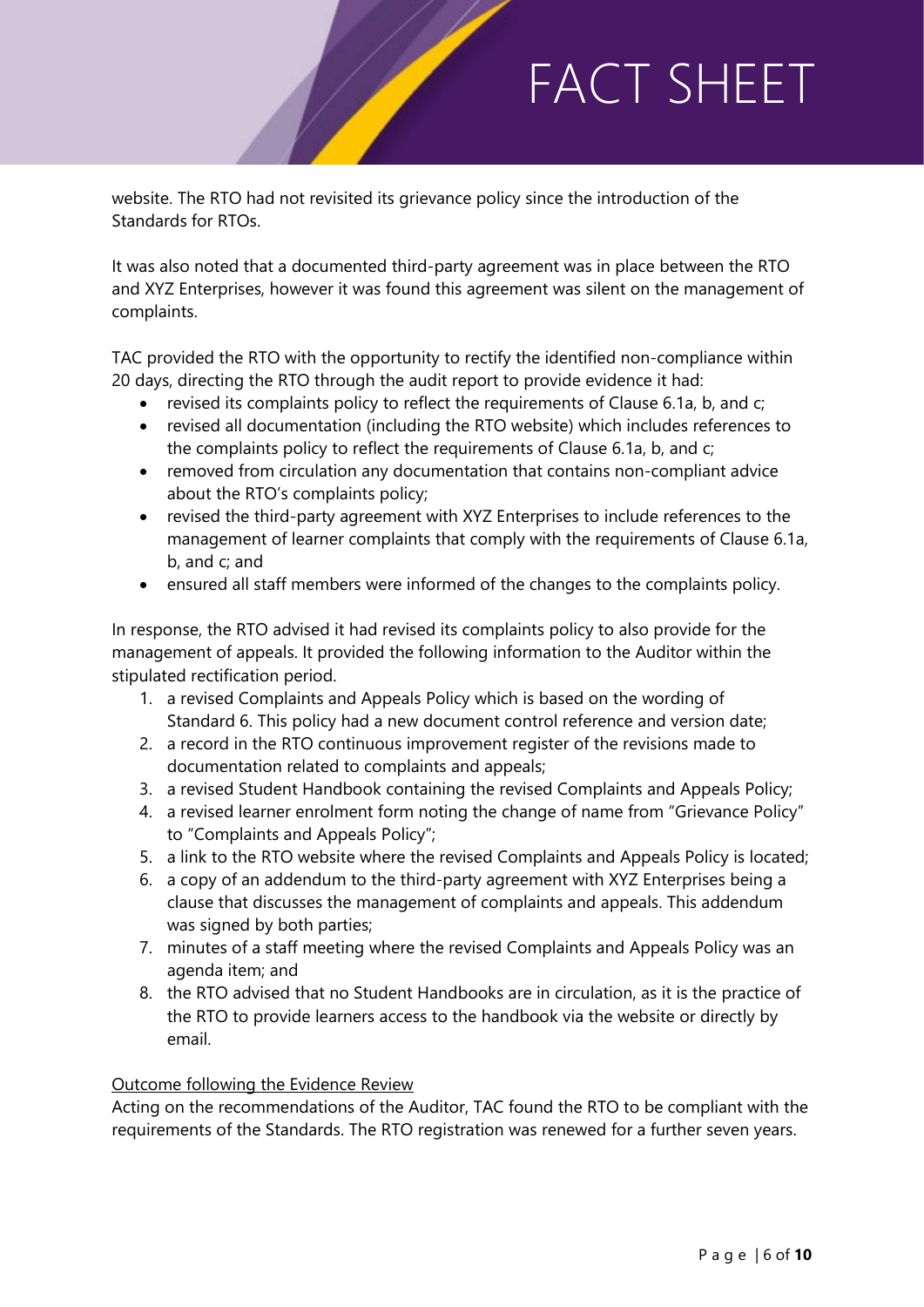#### **CASE STUDY 2**

#### NON-COMPLIANCE – ASSESSMENT

RTO 2 was subject to a renewal of registration audit. It was found to be non-compliant (significant) against the requirements of Standard 1, Clause 1.8 a, and b.

The Auditor found the RTO's assessment system had not ensured its assessments for two sampled units of competency from the *CHC32015 Certificate III in Community Services* qualification complied with the assessment requirements of the CHC training package; and that its assessments had not been conducted in accordance with the Principles of Assessment (validity and reliability) and the Rules of Evidence (validity and sufficiency).

At the time of audit, the RTO provided evidence in the form of:

- documented Assessment Policy and Procedures (including references to RPL);
- Training and Assessment Strategy for the CHC32015 Certificate III in Community Services qualification;
- Delivery and Assessment Plans for the two sampled units of competency:
	- o CHCCOM005 Communicate and work in health or community services; and
	- o CHCDIV001 Work with diverse people.
- assessment resources both knowledge and practical for two sampled units;
- mapping matrices as evidence to demonstrate how all the requirements of the sampled units of competency are to be met by the assessment resources;
- pre-use assessment validation records for the two sampled units of competency;
- student records including completed assessment instruments and records of assessment judgements; and
- RPL instruments for the sampled units of competency.

The Auditor reported:

- the Training and Assessment Strategy for the CHC32015 qualification and the Delivery and Assessment Plans for the two sampled units of competency did not provide guidance to the assessor informing them that practical assessment activities would need to be demonstrated on multiple occasions;
- the mapping matrices did not demonstrate all the performance requirements of the sampled units of competency would be demonstrated;
- the RTOs assessment practices and resources were not valid nor reliable as they did not demonstrate how all the performance requirements of the CHCCOM005 and CHCDIV001 units of competency would be met, and the Auditor in reviewing learner records confirmed learners had not demonstrated the multiple performance evidence requirements of each of the units;
- the assessment judgement records did not confirm sufficient assessment evidence had been considered as learners had not completed the practical performance requirements on multiple occasions as required by each unit of competency; and
- the RPL instruments reviewed did not confirm applicants would provide evidence of having demonstrated the performance evidence requirements on multiple occasions as expressed in each of the sampled units of competency.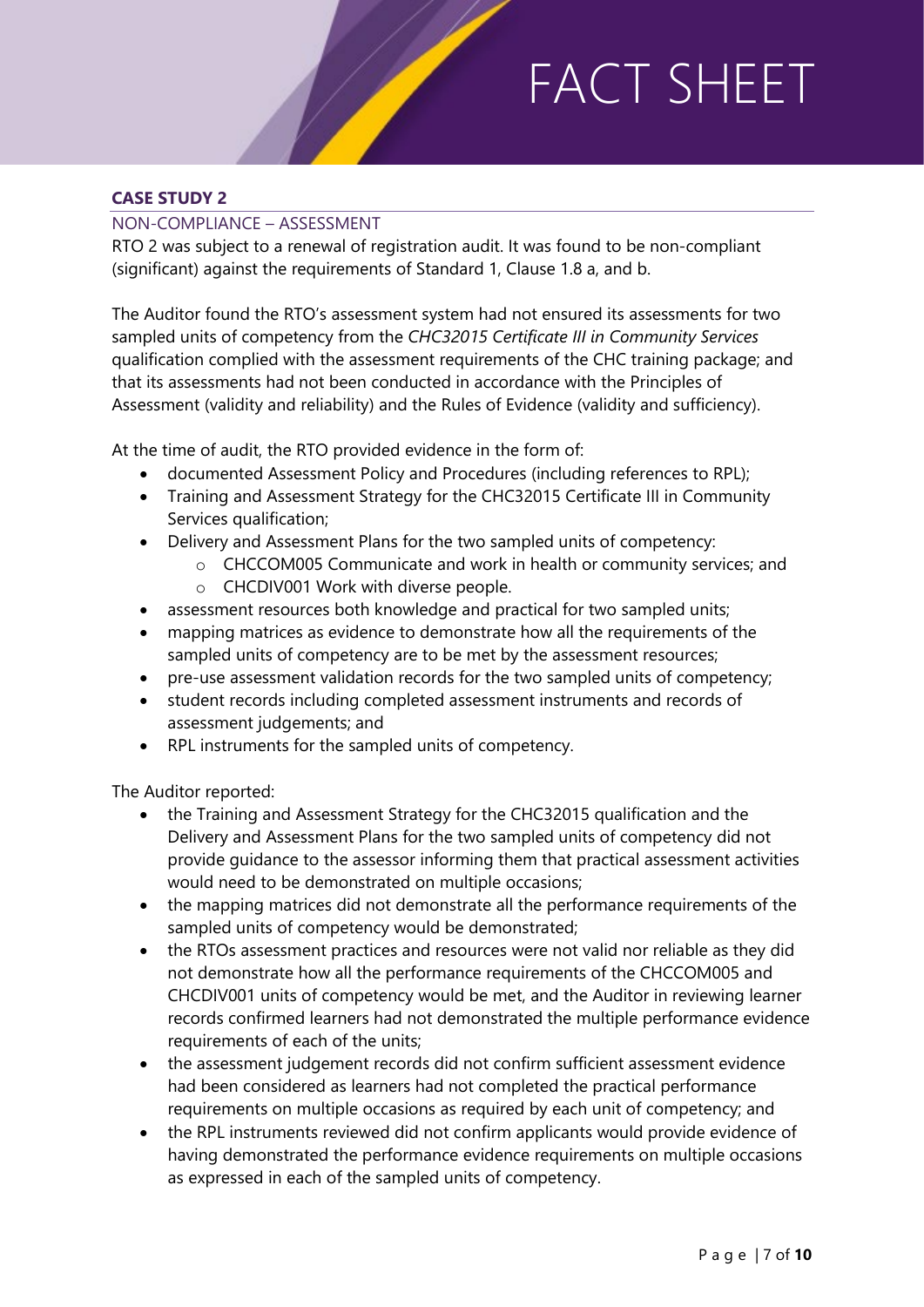The Auditor also reported this non-compliance indicated systemic problems existed within the RTO's assessment system. This was evident due to those undertaking the RTO's pre-use assessment validation processes having overlooked the performance requirements of the CHCCOM005 and CHCDIV001 units of competency when completing the pre-use validation activities.

Based on the recommendations of the Auditor, TAC [proposed to reject](https://tac.wa.gov.au/registration/audits/afteraudit/Pages/reporting.aspx) the RTO's application to renew its registration and provided the RTO with the opportunity to rectify the identified non-compliances within 20 working days, directing the RTO through the audit report to provide evidence it had:

- revised its assessment system to ensure all the requirements of the CHC training package will be met, including the processes by which it confirms assessment resources are fit for purpose;
- reviewed the assessment requirements for each unit of competency from the CHC32015 Certificate III in Community Services qualification and where necessary revise its assessment practices and resources including RPL, to ensure all requirements will be met,
- for current students completing the CHC32015 Certificate III in Community Services qualification, undertake an analysis of all completed assessments and where necessary implement a process to ensure each student completes additional assessments so that sufficient, valid, and reliable evidence will be considered in making assessment judgements, and
- for all other training products on the RTOs scope of registration provide a plan for how the RTO will review its assessment practices and resources detailing its intended practices and the expected timeframe for its implementation and completion.

In response, the RTO provided the following to the Auditor within the stipulated rectification period:

- 1. a revised Assessment Policy and Procedure that included a strengthened pre-use validation process utilising a qualified individual independent of the RTO;
- 2. revised Training and Assessment Strategies and Delivery and Assessment Plans for the CHC32015 qualification and units of competency indicating how the assessment practices of the RTO are to be implemented;
- 3. revised mapping matrices for each of the units of competency from the CHC32015 qualification now indicating how all performance requirements have been addressed;
- 4. revised assessment resources including judgement records for each of the units of competency from the CHC32015 qualification;
- 5. an email the RTO has sent to all students currently enrolled in the CHC32015 qualification advising them of the additional assessment they will be required to complete;
- 6. a plan for the conduct of the additional assessments to be conducted prior to learners completing the qualification; and
- 7. a plan outlining when and how the RTO is to review all other Training Products on its scope of registration. This plan indicates when the review is to be completed and by whom it will be completed. It also indicates the resources the RTO is to commit to the revision of resources should the need arise.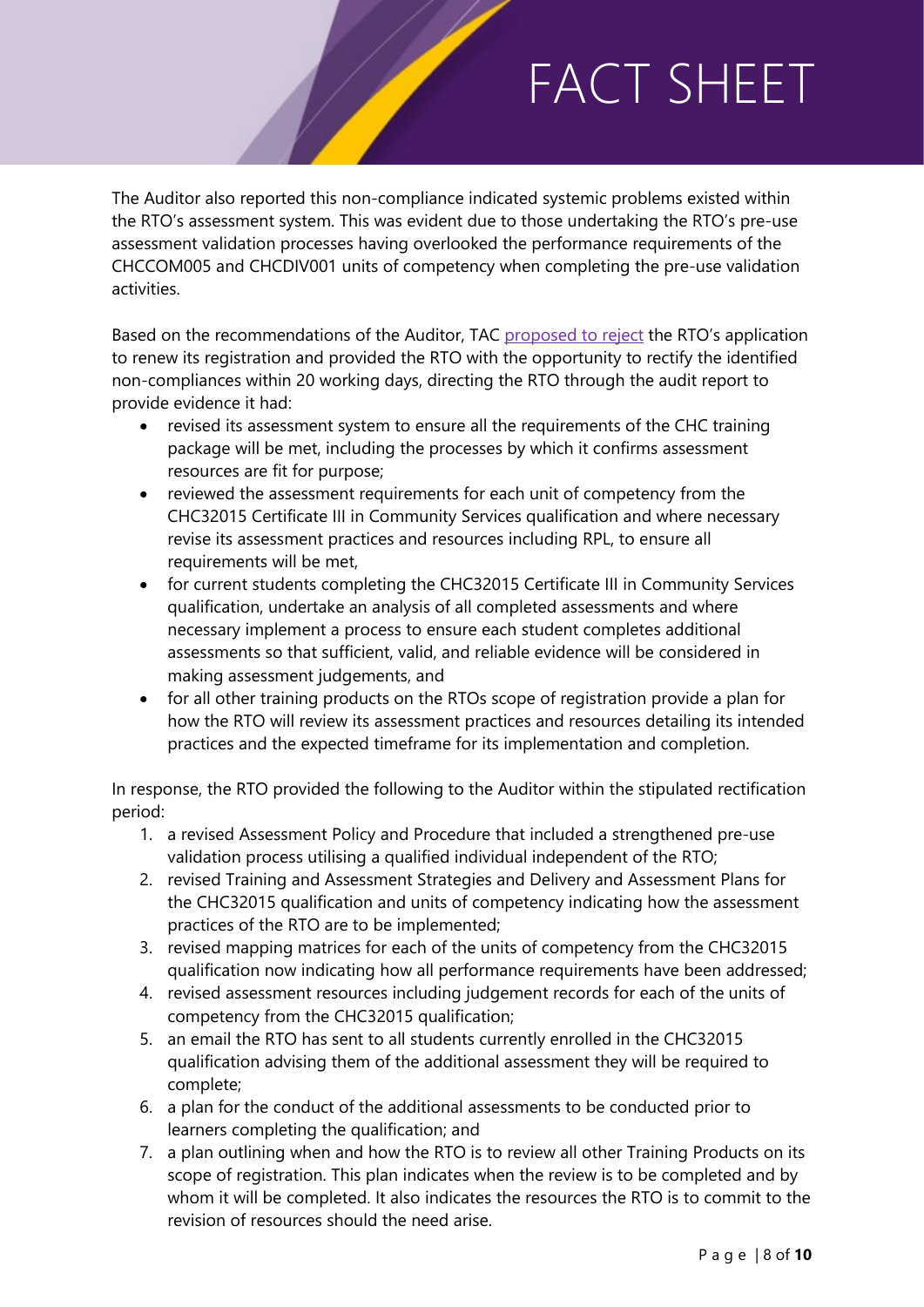#### Outcome following the Evidence Review

Acting on the recommendations of the Auditor, TAC found the RTO to be compliant with the requirements of the Standards. The RTO registration was renewed for a further seven years, however TAC also advised the RTO of its intention to undertake a monitoring audit within the next 12 months to confirm the RTO had:

- 1. implemented its plan for revision of its assessment system and resources for all training products on its scope of registration; and
- 2. undertaken additional assessment activities for students completing the CHC32015 Certificate III in Community Services.

#### **CASE STUDY 3**

#### NON-COMPLIANCE – MARKETING

RTO 3 (New Applicant) was subject to an initial registration audit. This organisation intended to deliver units of competency that lead to a High Risk Work Licence outcome. It also intended to deliver vendor specific training that is not nationally recognised. The applicant was found to be non-compliant (minor) against the requirements of Standard 4, Clause 4.1 and Standard 5, Clause 5.2.

At the time of audit, the applicant provided evidence in the form of:

- marketing policy;
- marketing materials checklist;
- organisation web site (draft not yet live);
- Student Handbook:
- course brochures (draft for five high risk work licences); and
- enrolment form (draft).

The Auditor determined the applicant's intended marketing materials did not:

- provide for inclusion of the RTO code on the organisation's proposed website;
- use the NRT logo in accordance with the specifications outlined in Schedule 4 of the Standards. The logo was found to be included on the Student Handbook with no reference to national training products;
- use the code and title of the training products as they appear on the national training register. The programs were referred to as "Forklift, EWP, Rigging or Dogging";
- clearly distinguish which of the organisations promoted products lead to issuance of AQF certification through delivery of nationally recognised training. The organisation's intended website (draft) promoted both nationally recognised training and vendor training with no distinction made between each of the products; and
- provide sufficient enrolment information for potential learners to make informed decisions about the organisation, its policies, procedures, and the services it intends to provide. No information was provided about the costs of each program nor the location where training and assessment is to be provided.

TAC provided the RTO with the opportunity to rectify the identified non-compliance within 20 working days, directing the RTO through the audit report to provide additional evidence to demonstrate compliance.